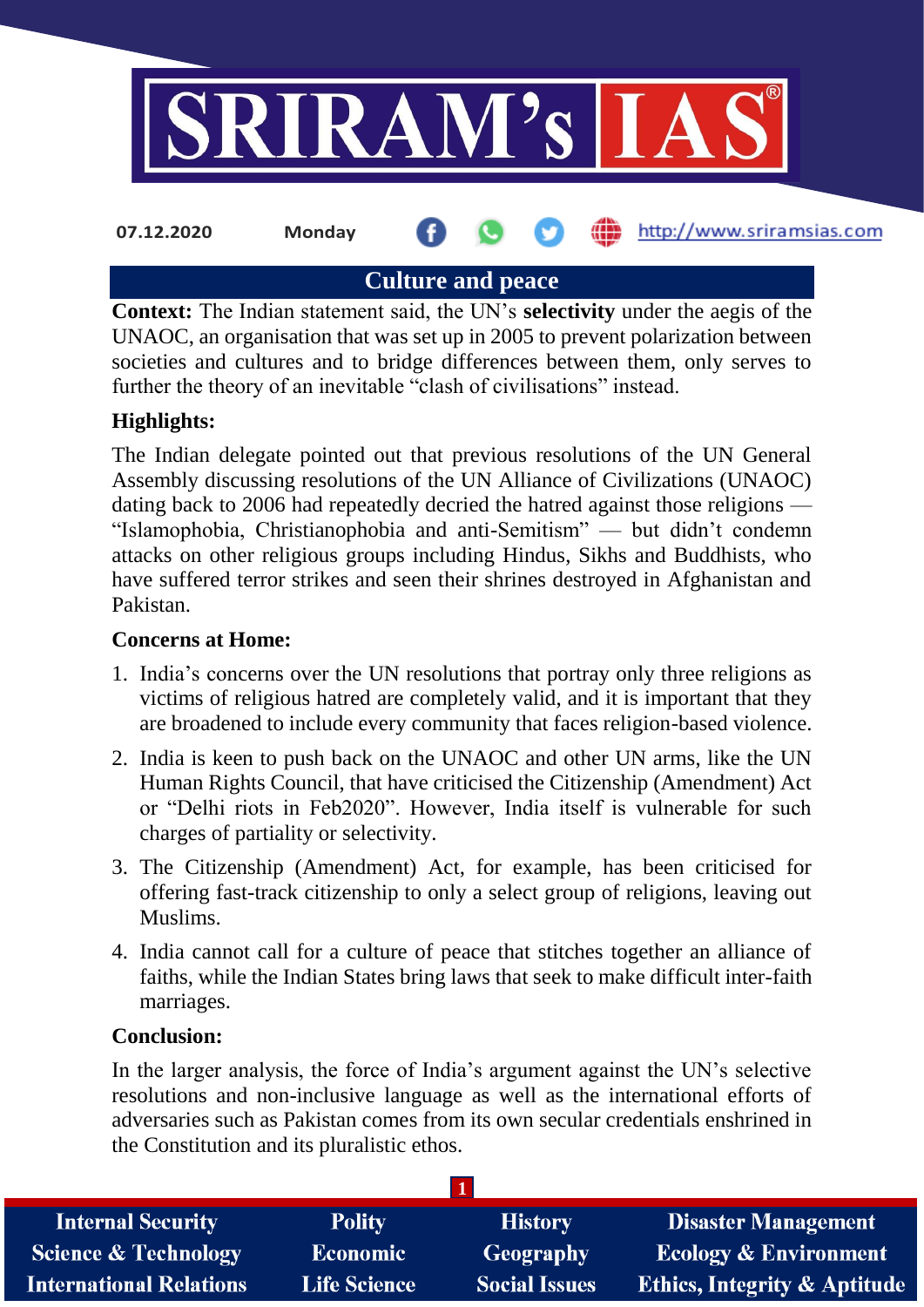

## **A mirage sold as a panacea for the unorganised sector**

**Crux:** The labour codes will only better India's 'ease of doing business' ranking instead of improving conditions of employment.

## **Faults in the New Social Security Code**

- 1. The codes mandate benefits of Employees' State Insurance (ESI) and Provident Fund (PF) only for workers belonging to establishments employing 10 workers or more. This leaves out nearly 80% of all Indian workers — the informal sector like domestic help, street vendors— from the ambit of these benefits
- 2. Also, in the interest of 'ease of doing business', the employer plus employee contribution to the ESI was reduced from 6.5% to 4% from July 2019.
- 3. With the new codes seeking to cover 20% of all workers, the membership would further increase to around 10 crore workers: a three-time increase over the membership in 2019. The decision to reduce the contribution rate when ESI was to increase expenditure on medical care surely appears counterintuitive. The available capacity of the hospitals and dispensaries would evidently be inadequate.
- 4. The ESI coverage follows the map of industrial growth in the country. Thus, in industrialised States like Karnataka and Tamil Nadu, the ESI covered around 20% of the population as beneficiaries in 2016; the corresponding figure was just 0.7% for Bihar. Surely the possibility of scaling up coverage is a remote possibility in Bihar, given the very low base at present.
- 5. While introducing the new codes, the government also did away with a number of existing cess-based welfare schemes. These included the Beedi Workers Welfare Board, covering an estimated five lakh home-based women workers. They got education schemes for children and treatment in hospitals. With the new codes, the beedi workers will forego these facilities in exchange for an undefined promise of universal social security.

## **False Promise of minimum wage**

The second claim for universal coverage was of the minimum wage. According to the Union Labour Minister, at present only around 30% of all workers get covered under the various minimum wage schedules. The government announced floor wage ₹202 under the code. This is only a little more than half the ₹375 per

| <b>Internal Security</b>        | <b>Polity</b>       | <b>History</b>       | <b>Disaster Management</b>              |
|---------------------------------|---------------------|----------------------|-----------------------------------------|
| <b>Science &amp; Technology</b> | <b>Economic</b>     | Geography            | <b>Ecology &amp; Environment</b>        |
| <b>International Relations</b>  | <b>Life Science</b> | <b>Social Issues</b> | <b>Ethics, Integrity &amp; Aptitude</b> |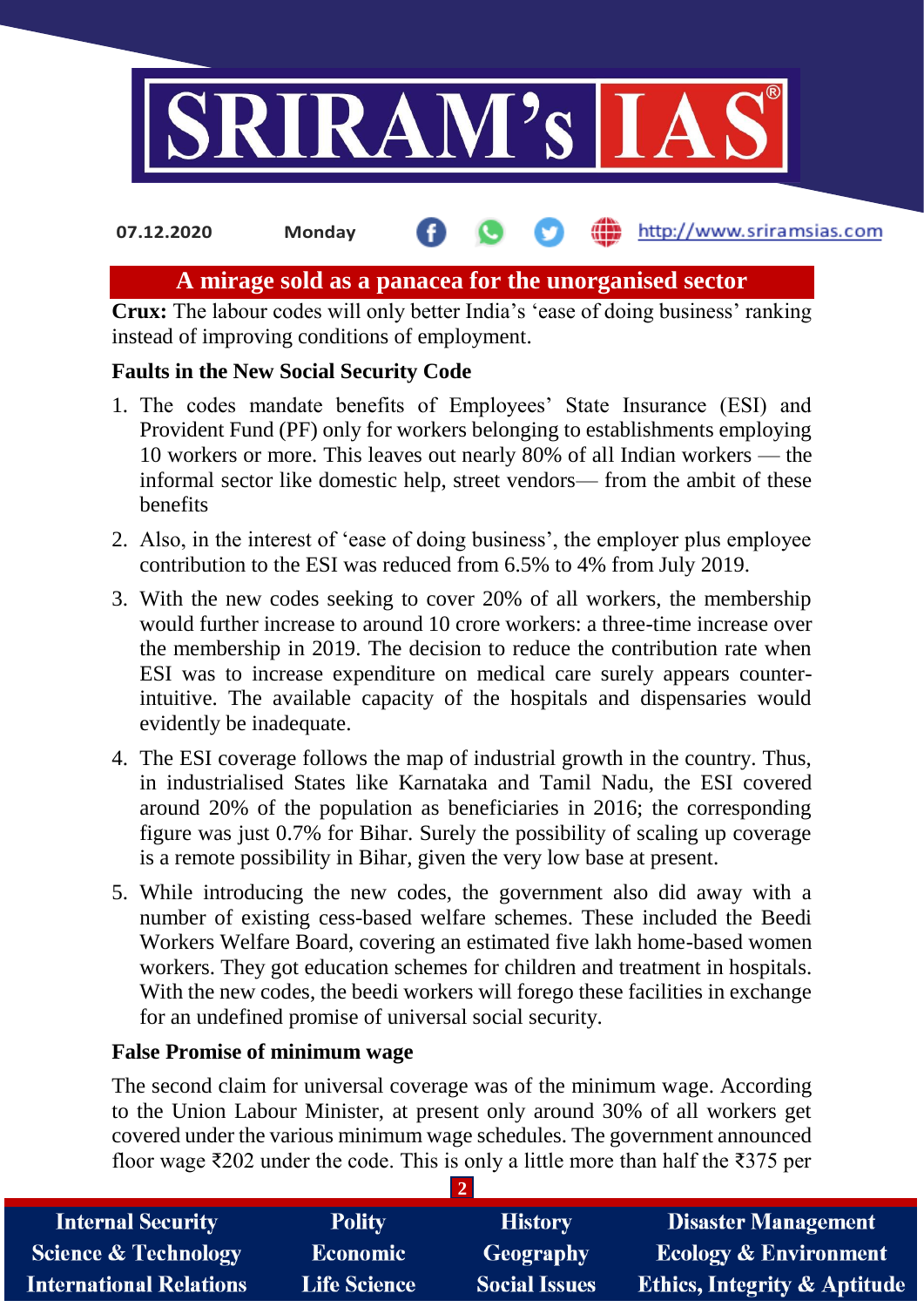

day recommended by the Labour Ministry's Expert Committee on Wage in 2019; and also lower than the poverty line family expenditure estimated by the government-appointed Rangarajan Committee in 2011, corrected for inflation. This 'floor wage' should more aptly be called the BPL wage. It can only serve to pull down wages, far from shoring up the wage level.

## **Conclusion:**

These codes, which also include various measures restricting the unions' right to strike and relax norms for factory closure, serve to improve the 'ease of doing business' ranking instead of improving the conditions of employment. For the unorganised sector workers, the labour codes provide nothing but a mirage.

#### **Mains:**

1. Examine the nature of the reserve army of the labour in India after the adoption of neo-liberal policies. Do you think India will remain an informal economy in the near future? Give reasons for your answer.

## **Tenuous tack**

**Crux:** The MPC's policy of prioritising growth over price stability is clearly fraught with risks

## **Highlights:**

- 1. The RBI is clearly prioritising growth over price stability for now. While the compulsion to ensure that monetary policy remains broadly supportive of an economy that is in recession as a fallout of the COVID-19 pandemic and accompanying lockdowns is understandable, the rate-setting panel's readiness to shrug off both persistently high inflation and its own outlook on prices is cause for concern.
- 2. The MPC also flagged its expectation that inflation would continue to "remain elevated" through the coming months to average 6.3% — well above the 6% upper bound of its target range — through the second half of the current fiscal.

## **Areas of Concern**

1. Recent increases in the prices of iron ore, steel and transportation fuels also add to the worries that cost pressures are continuing to accumulate at a time when the economy is still well underwater.

| <b>Internal Security</b>       | <b>Polity</b>       | <b>History</b>       | <b>Disaster Management</b>              |
|--------------------------------|---------------------|----------------------|-----------------------------------------|
| Science & Technology           | <b>Economic</b>     | Geography            | <b>Ecology &amp; Environment</b>        |
| <b>International Relations</b> | <b>Life Science</b> | <b>Social Issues</b> | <b>Ethics, Integrity &amp; Aptitude</b> |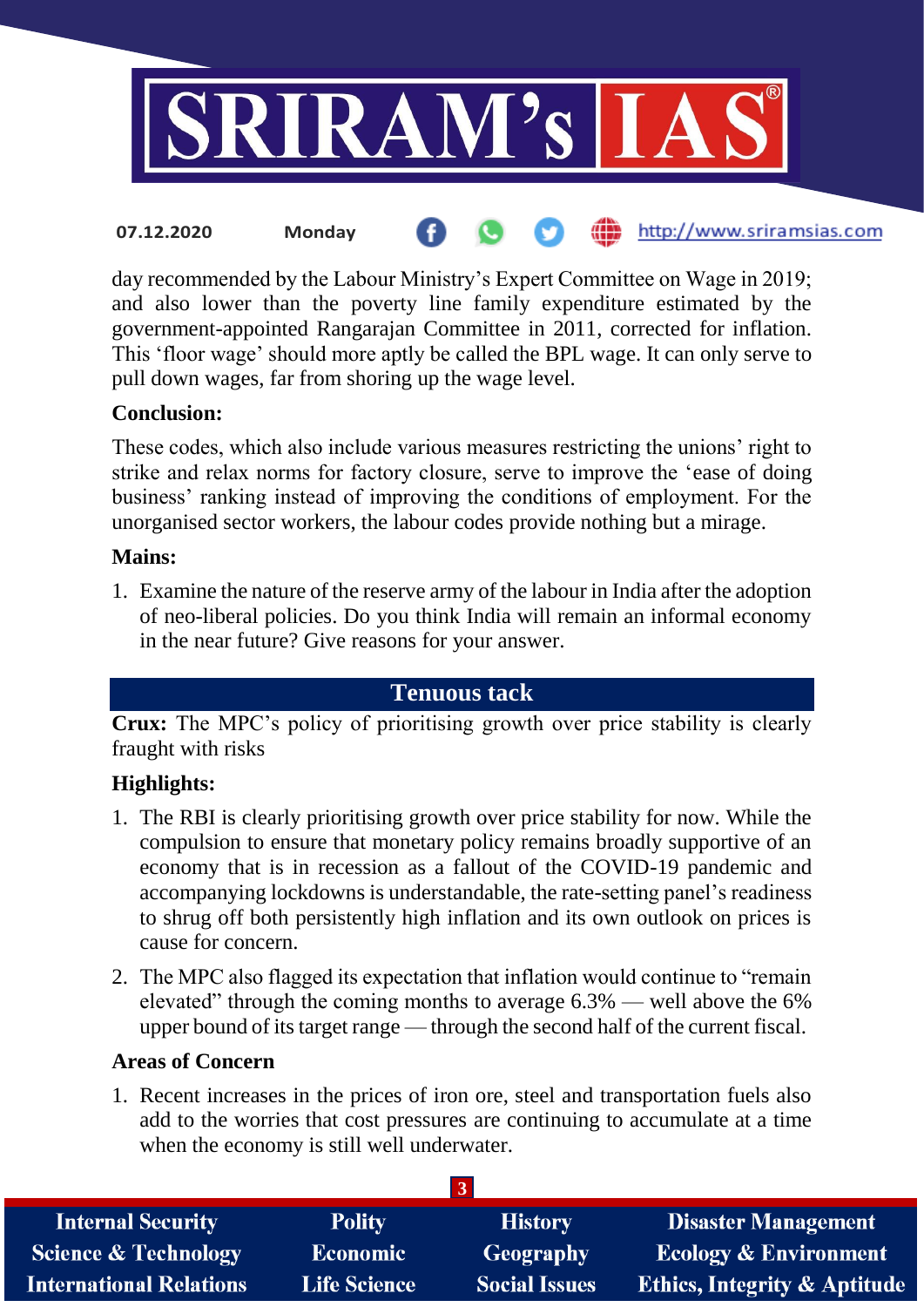

- 2. With the central bank prognosticating that, save some possible continued softening in the prices of cereals and transient easing of vegetable costs through the winter, other food prices would persistently remain at elevated levels, the MPC's policy approach is clearly fraught with risks.
- 3. By laying the onus on supply disruptions, profiteering and taxes for the inflation spiral, the RBI is abdicating its primary mandate.

# **True fiscal responsibility**

**Bottom line:** The macroeconomic consequences of the disruption to economic activity and the need for the expansionary economic policy had been flagged by independent economists at the very onset of COVID-19. Slashing public expenditure amid a recession is a recipe for serious economic disaster.

**Context:** India's Gross Domestic Product (GDP) contracted 7.5% in the second quarter of 2020-21, following the record 23.9% decline recorded in the first quarter, as per estimates released by the National Statistical Office on Friday. The country has now entered a technical recession with two successive quarters of negative growth. Thus far, we have not had the V-shaped recovery predicted by the government's economists.

## **The need for Public expenditure**

COVID-19 led job loss created depressed demand causing private investors to hold their plans for the future and contract expenditure. In such a scenario, public expenditure must have provided support to the economy.

## **Expenditure for the economy in recession**

- 1. We see in it that gross fixed capital formation at constant prices actually increased in Q2, indeed by a whopping 60%. It may be said that this was completely unanticipated, thus suggesting the prospect of growth in the future.
- 2. Three other sources of expenditure exist, namely, exports, private final consumption expenditure and government final consumption expenditure. The first two show a substantial increase over their Q1 levels, but the government final consumption expenditure actually declines by 25% over the same period.
- 3. From the NSO's statement, we can determine the extent of contraction that would have occurred had the government maintained its consumption

| <b>Internal Security</b>        | <b>Polity</b>       | <b>History</b>       | <b>Disaster Management</b>              |
|---------------------------------|---------------------|----------------------|-----------------------------------------|
| <b>Science &amp; Technology</b> | <b>Economic</b>     | <b>Geography</b>     | <b>Ecology &amp; Environment</b>        |
| <b>International Relations</b>  | <b>Life Science</b> | <b>Social Issues</b> | <b>Ethics, Integrity &amp; Aptitude</b> |